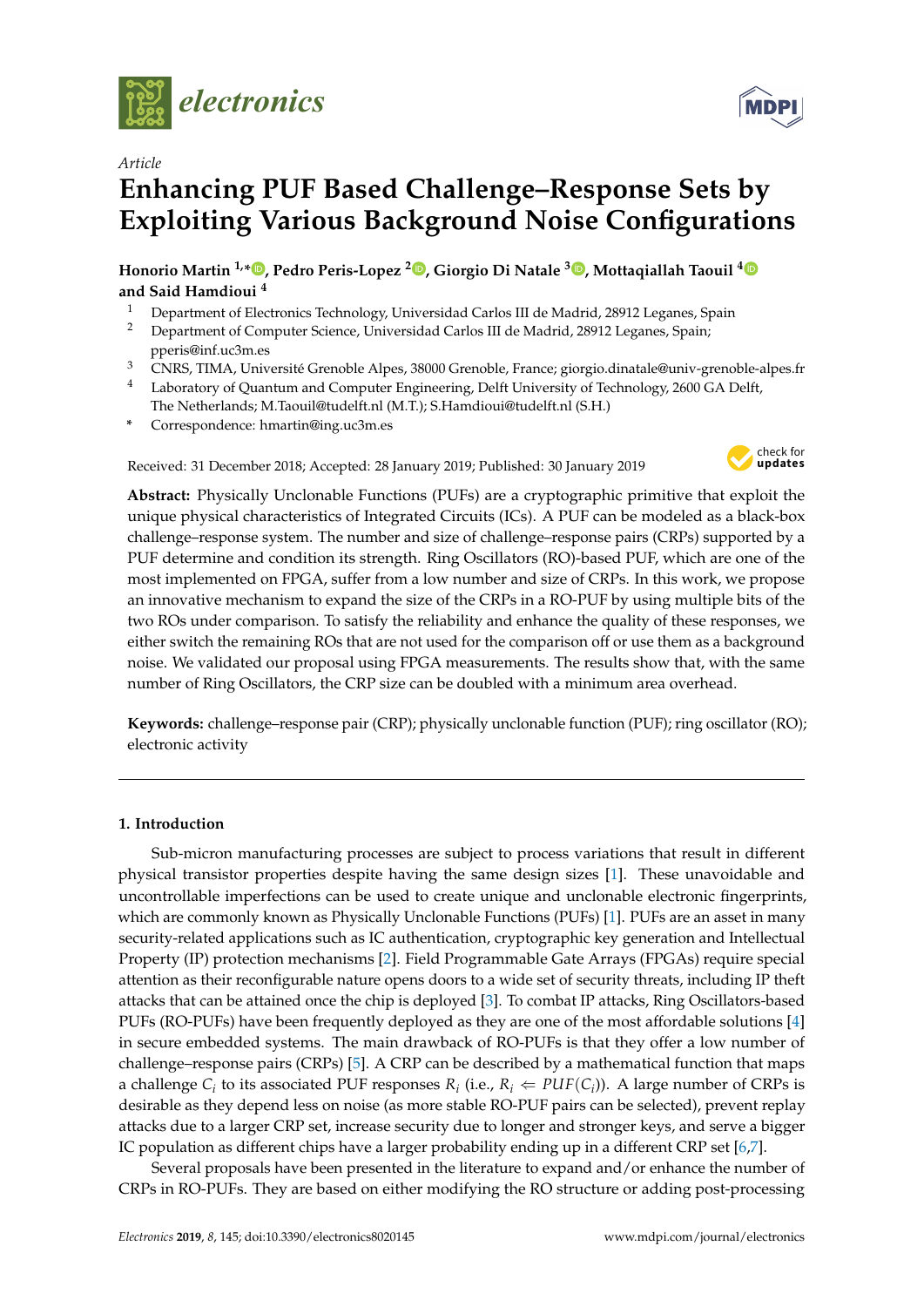operations. In [\[8\]](#page-12-5), the authors proposed a modification of the basic RO structure to enhance the PUF response. Their target is to increase the size of the response by increasing the response reliability. They realized this by replacing the basic RO with transient effect ring oscillators (TERO) and adding some circuitry to compute the average frequency of each TERO [\[8\]](#page-12-5). The main drawback of this proposal is that it requires multiple measurements to obtain the mean value of transient fluctuations for each TERO loop that lead to serious power and area overheads [\[9\]](#page-12-6). Using the same line of thought, other works propose a tuneable approach such as the Configurable-ROs (CROs) [\[5](#page-12-2)[,10\]](#page-12-7) or the use of signature post-processing [\[6](#page-12-3)[,7,](#page-12-4)[11\]](#page-12-8). For instance, in [\[6\]](#page-12-3), the authors proposed to use the euclidean distances of RO frequencies as weighting factors. In addition to the circuit area and power consumption overheads, this proposal is vulnerable to side channel attacks as it involves arithmetic units such as square-root and multiplier units [\[9\]](#page-12-6). All above prior state-of-the-art methods either suffer from a high area penalty or are vulnerable against side attacks.

In this work, we present a new quantization method to expand the CRP size of RO-PUFs. More specifically, we intend to quantify the frequency difference of two RO PUFs using different intervals in order to obtain multiple bits from each comparison. This new quantification method could lead to unreliable responses, as the RO frequencies are affected by operational conditions (such as noise, supply voltage, etc.) and environmental conditions (such as temperature). To overcome this problem, we propose using the remaining RO-PUFs (i.e., the ones not used for comparison) in different background noise configurations. By exploiting them, we are able to select more reliable RO-PUF pairs.

The main contributions of this work are summarized as follows:

- A new quantization method allows us to increase the size of CRPs by exploiting multiple bits of a RO-PUF response.
- A new RO pair-selection mechanism based on the reliability of the PUF responses involves different levels of background noise.
- The evaluation of a physical implementation of the quantization method and different background configurations using 25 Xilinx Spartan 3E FPGA boards is presented.
- A validation of the methodology using some of the most extended PUF quality metrics (uniformity, bit-aliasing, reliability and uniqueness) for different operating conditions (i.e., core voltage variations) is presented.

Overall, the proposed methodology exhibits strong PUF quality metrics with a lower area overhead than other state-of-the-art solutions.

The remainder of the article is structured as follows: Section [2](#page-1-0) shows a brief introduction to the CRP concept and related work. In Section [3,](#page-3-0) the proposed methodology to enhance the CRP set is presented. Experimental results and analysis are presented in Sections [4](#page-6-0) and [5.](#page-10-0) Finally, some conclusions are drawn in Section [6.](#page-11-2)

#### <span id="page-1-0"></span>**2. Background**

In this section, we provide a background on PUFs and CRPs schemes, along with an introduction of the impact of the background noise on these circuits.

# *2.1. Basics of Ring Oscillator-Based PUFs and CRPs*

In 2007, Suh and Devadas introduced the basic RO-PUF [\[12\]](#page-12-9). This PUF derives a single bit response by comparing the frequency of two identically laid-out ROs. A RO is a simple digital oscillator typically composed of an odd number of inverters in a ring configuration that will oscillate at a specific frequency. RO oscillation frequencies are determined by the design specification (e.g., number of stages, delay elements, place and route, etc.), random process variations that have a unique effect on every single device cause by the manufacturing processes, and the operational conditions (i.e., supply voltage, temperature, surrounding logic, etc.). RO-PUFs exploit the unique variations of the manufacturing processes to create an unclonable fingerprint of the device. To create this fingerprint,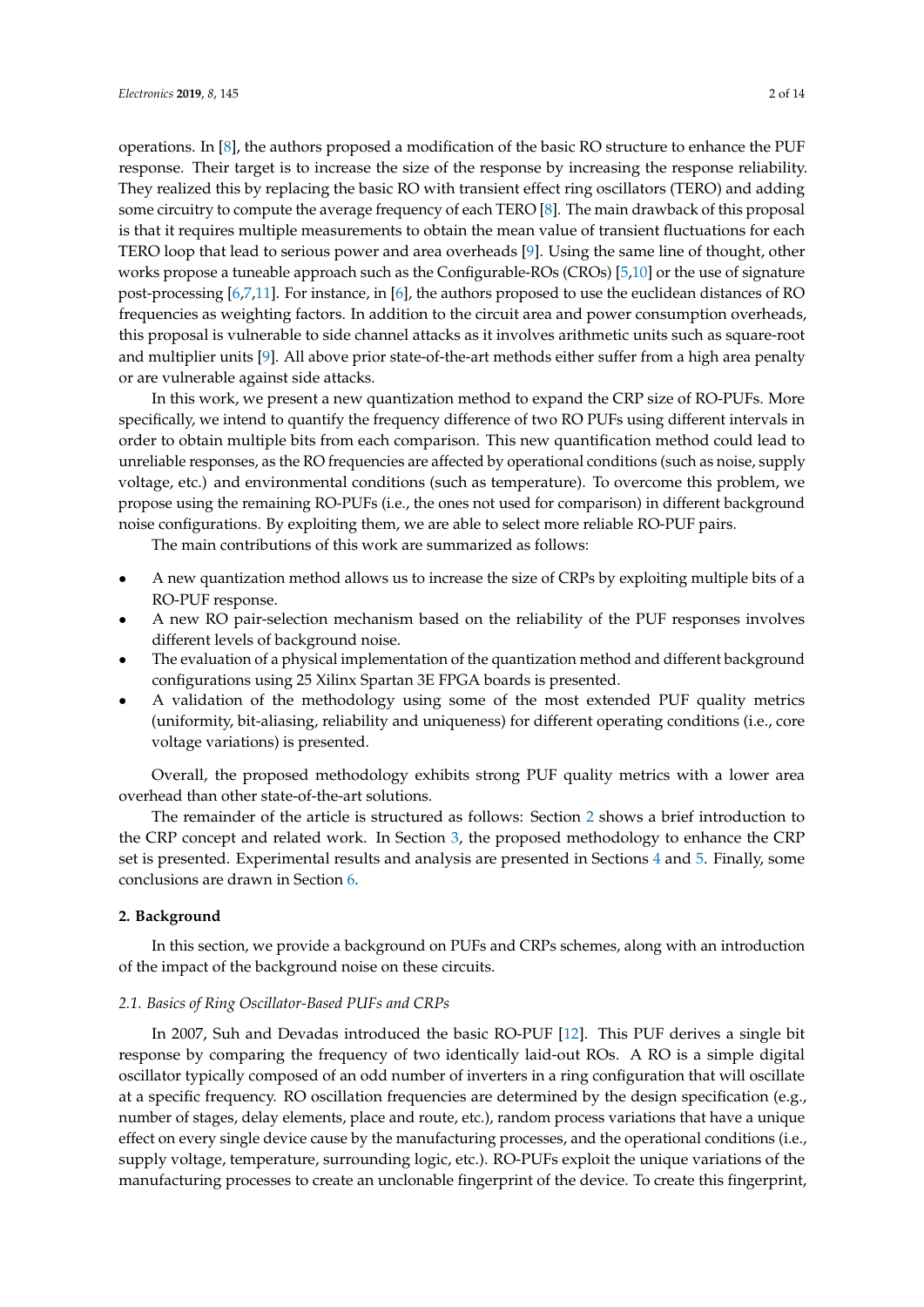the traditional RO-PUF architecture depicted in Figure [1](#page-2-0) is used; it measures the frequencies of a RO couple using two counters  $(f_i, f_j)$  and subsequently compares these two frequencies to generate a response bit *rij* based on the following:

$$
r_{ij} = \begin{cases} 1 & \text{if } f_i > f_j \\ 0 & \text{otherwise} \end{cases}
$$
 (1)

A *n*-bit signature can be generated by comparing several ROs. These ROs are typically implemented in a two-dimensional matrix using hard-macros. This CRP generation method based on ranking of individual RO frequencies has some limitations from a security point of view [\[6](#page-12-3)[,13\]](#page-12-10). A major limitation is related to the straightforward comparison between frequencies, which allows an attacker that has knowledge of two response pairs to derive the response of a third one; e.g., when  $r_{ji} = 1$  ( $f_j < f_i$ ) and  $r_{ik} = 0$  ( $f_i < f_k$ )  $\Rightarrow$   $r_{jk} = 0$  ( $f_j < f_k$ ). Another major limitation is the loss of information in the comparison process, as only the sign bit of the frequency difference between ROs is considered and not the frequency itself. Therefore, a higher number of ROs are required to distinguish between several chips. Finally, the placement of ROs has a big impact on the RO frequencies. Systematic process variations may dominate the generated frequency responses if the RO pairs under comparison are randomly selected [\[14\]](#page-12-11). To overcome this limitation, several proposals ranging from comparing only oscillators which are direct neighbors to signature post-processing can be found in the literature [\[6,](#page-12-3)[14\]](#page-12-11).

<span id="page-2-0"></span>

**Figure 1.** RO-PUF general scheme.

#### *2.2. Impact of Switching Activity on RO-PUFs*

Generally, increasing the switching activity in an FPGA implies an increase in power consumption which leads to a higher heat dissipation. Consequently, the temperature will rise—originated from flowing currents in the FPGA—and the switching speed is affected.

The effects of a background noise generated by different components of the PUF scheme (e.g., RO-PUFs that are not under comparison, counter logic, muxes and comparator in Figure [1\)](#page-2-0) have been widely studied [\[14](#page-12-11)[,15\]](#page-12-12). In [\[15\]](#page-12-12), the authors explored the effects of the logic surrounding the RO matrix. They studied different relative placements of the RO counters and Chipscope logic (used to measure the RO frequencies). The authors concluded that the impact of the surrounding logic on the RO frequencies was negligible. In addition, they evaluated the effect of intrusive logic near the ROs; they measured a RO frequency decrease of around 0.4%. In [\[14\]](#page-12-11), the effects of the switching activity generated by neighboring ROs are studied. The authors applied an enable/disable strategy to all the ROs contained in the matrix. Their results show an almost negligible effect on reliability when all the ROs are activated. Nevertheless, to the best of our knowledge, a study of different enable/disable strategies and their impact on the quality metrics and RO frequencies is missing.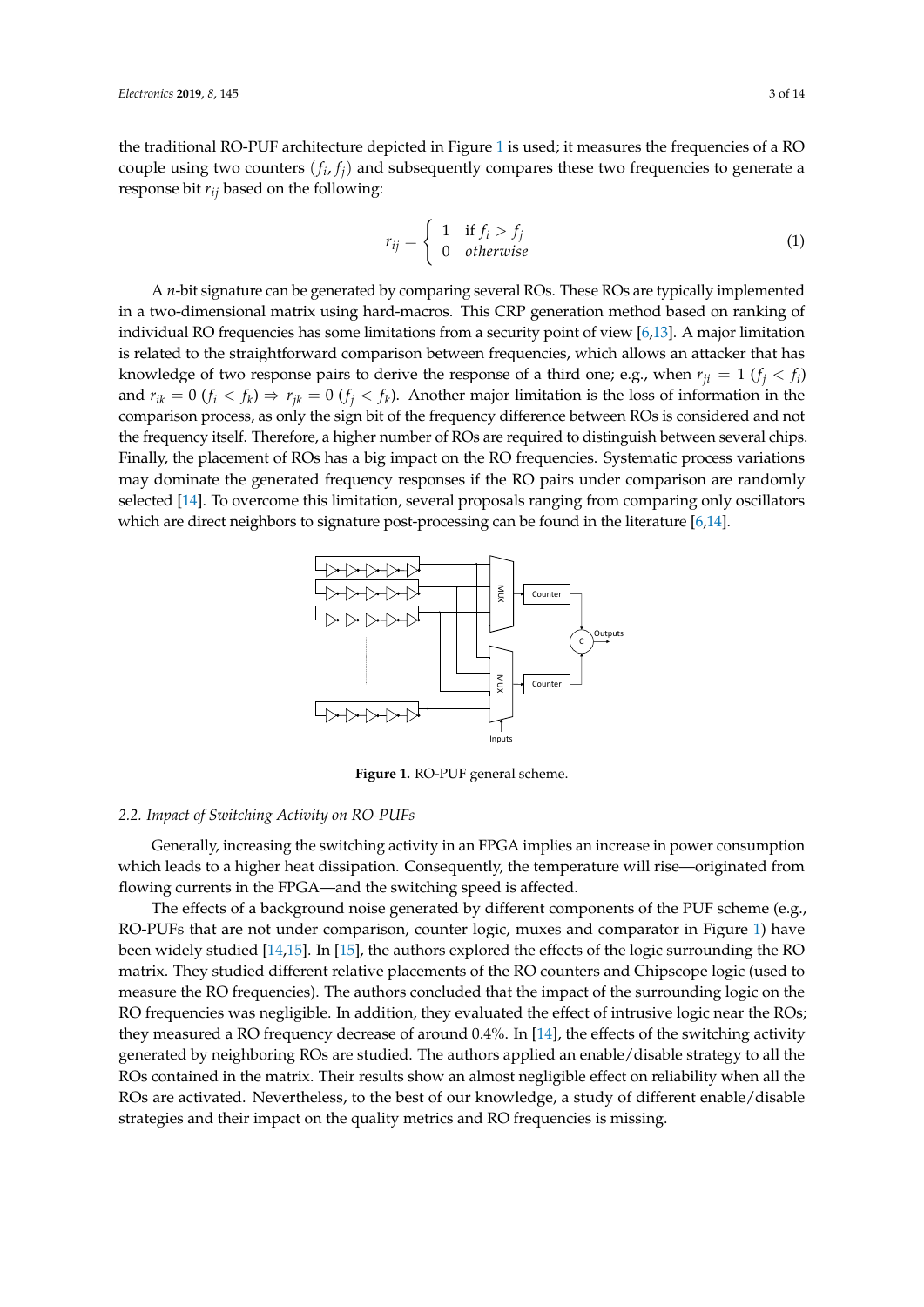#### <span id="page-3-0"></span>**3. Proposed Method**

In this section, we introduce the proposed method to generate multiple bits of each RO frequency difference while maintaining reliability by using different background configurations. We present the methodology using a bottom-up approach. Firstly, we detail the considered background noise configurations; this is required to understand the proposed methodology better. Subsequently, we present the new quantization method that is used to expand the number of bits for each CRP. Finally, we describe the methodology that increases the reliability of the responses.

#### *3.1. Background Noise Configuration*

The idea behind different background noise configurations is to impact the frequency of ROs under comparison by intentionally enabling other ROs from the RO-PUF matrix as a noise source. We considered four background configurations, as shown in Figure [2.](#page-3-1) Configuration-A is the typical configuration where only the two ROs under comparison are activated. In Configuration-B, the ROs of the same column of one of the ROs under comparison are activated. Configuration-C expands on Configuration-B by having the neighboring columns also activated. Configuration-D activates all the ROs in the matrix. It is important to note that we selected only column configurations (instead of rows), as they have a higher impact as a result of the FPGA power line distribution.

<span id="page-3-1"></span>

**Figure 2.** Different background noise configurations for two RO-PUFs under comparison.

Before explaining how to take advantage of the different background configurations, it is crucial to have an approximation of their impact. To that end, a RO-PUF matrix has been implemented in a Spartan-3E FPGA. The implemented matrix consists of 512 identical ROs (four inverters and a NAND gate) evenly distributed in a grid of  $16 \times 32$ . To guarantee an identical lay-out (i.e., the same structure and routing for the ROs), we created a hard macro that constrains each RO to a single slice. We placed the auxiliary components (such as muxes, RO-counters, comparators, etc.) in other FPGA regions. Finally, we instrumented the design with Xilinx Chipscope [\[16\]](#page-12-13) to read out the RO counters. Chipscope logic was restricted to an FPGA zone where the interference with the RO frequencies is negligible.

Figure [3](#page-4-0) displays four histograms of the 512 measured frequencies for the different background configurations. As expected, the switching activity generated by the active ROs causes a frequency decrement. Note that, although the absolute frequency of the RO-PUFs changes, the change in differential value (i.e., the comparison result of the two ROs under comparison) in the case of the same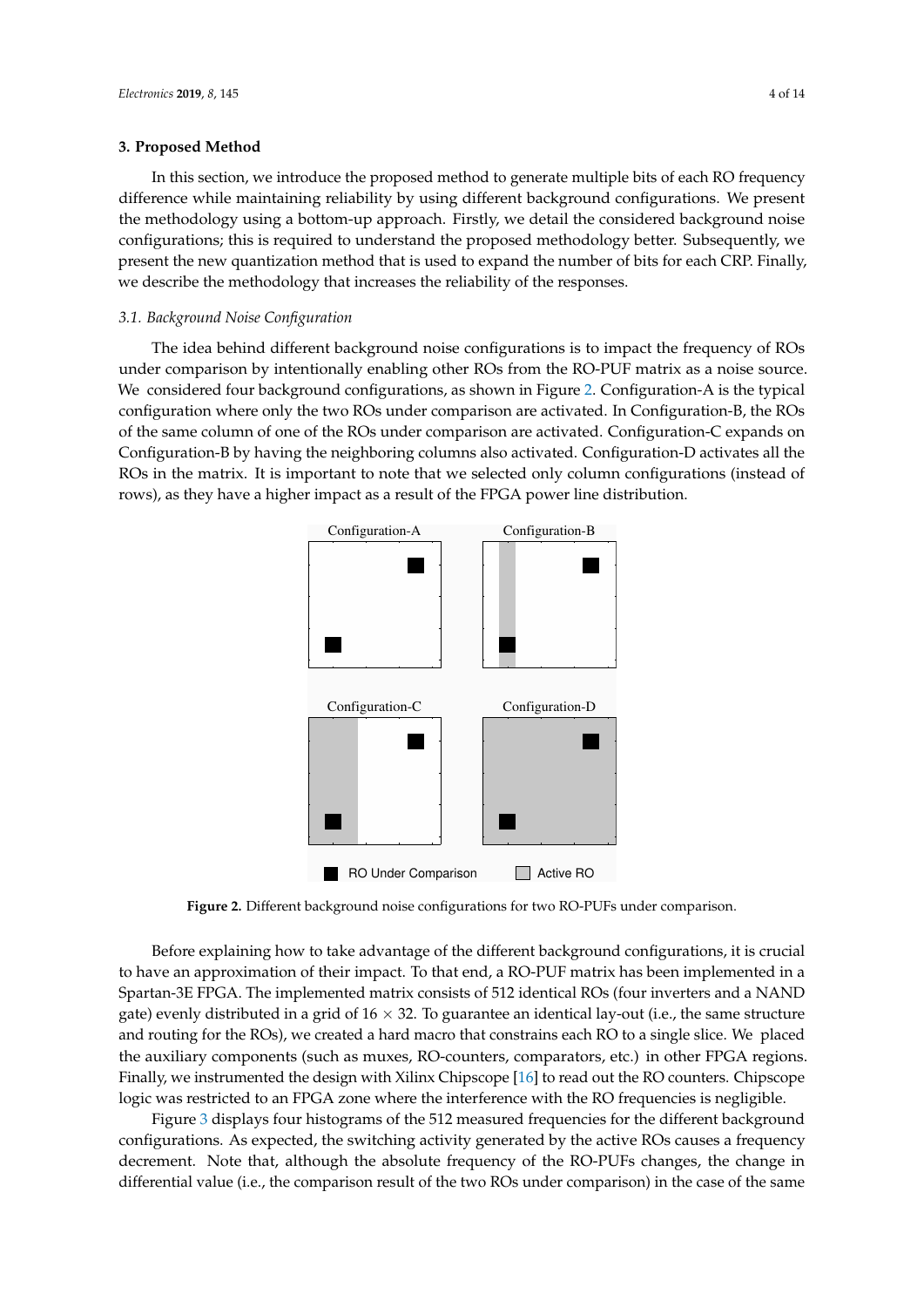background configurations is negligible, as observed by the state-of-the-art. This can be clearly seen also from the similar standard deviations that the four configurations have. In addition, the figure shows that Configurations B and C also affect, although to a lesser extent, the RO frequency. If such background configurations are used, they will reduce the reliability of CRPs as the frequency difference of two ROs is less. To overcome this limitation, we propose to carry out the frequency acquisition in two separate steps:

- 1. The user introduces a challenge that contains the two ROs under comparison while selecting one of the four background configuration randomly or based on user preference. The frequency of only one of the ROs under comparison is acquired.
- 2. In this step, the the RO frequency of the second RO under comparison is acquired. However, during this step, a different background configuration can be used.

<span id="page-4-0"></span>This two-step approach allows the user to select between more background configurations and hence select those responses that enhance the reliability. A detailed description of the expansion and enhancement of CRPs is presented next.



**Figure 3.** RO frequency histograms for studied configurations.

# *3.2. CRP Expansion*

The results depicted in Figure [3](#page-4-0) show that the frequencies of Configuration-D have almost no overlap with the other three configurations. As a result, any comparison where Configuration-D is involved with one of the other three background configurations will lead to a somewhat predictable output (i.e., the selected RO with Configuration-D will likely be slower). Hence, this mode is discarded for CRP expansion. A straightforward way of increasing the number of CRPs is using the traditional rank-based method (Equation (1)) together with the proposed two-step frequency acquisition scheme. In this way, an upper bound on the number of possible pairwise comparisons can be expressed by 3*N* · 3(*N* − 1)/2, where the numbers 3 represents the different background configurations, *N* is the number of ROs and the number 2 denotes that the order between each two RO pairs is not accounted for. It is clear that many of the RO pairs are correlated [\[12\]](#page-12-9). For example, the comparison between two ROs using the same background configuration (Configuration-A, -B or -C) will likely lead to the same result. To avoid security issues, a more restricted set of RO pairs has to be considered where the dependencies are not included. One of the popular method is to use a chain strategy [\[13\]](#page-12-10), where only neighboring ROs are selected for comparison. This results in the following RO-pairs: *RO*<sub>1-2</sub>; *RO*<sub>2-3</sub>; and *ROm*–*n*. Note that only one background configuration is used for each RO pair. The chain strategy results in a lower bound of *N* pairs.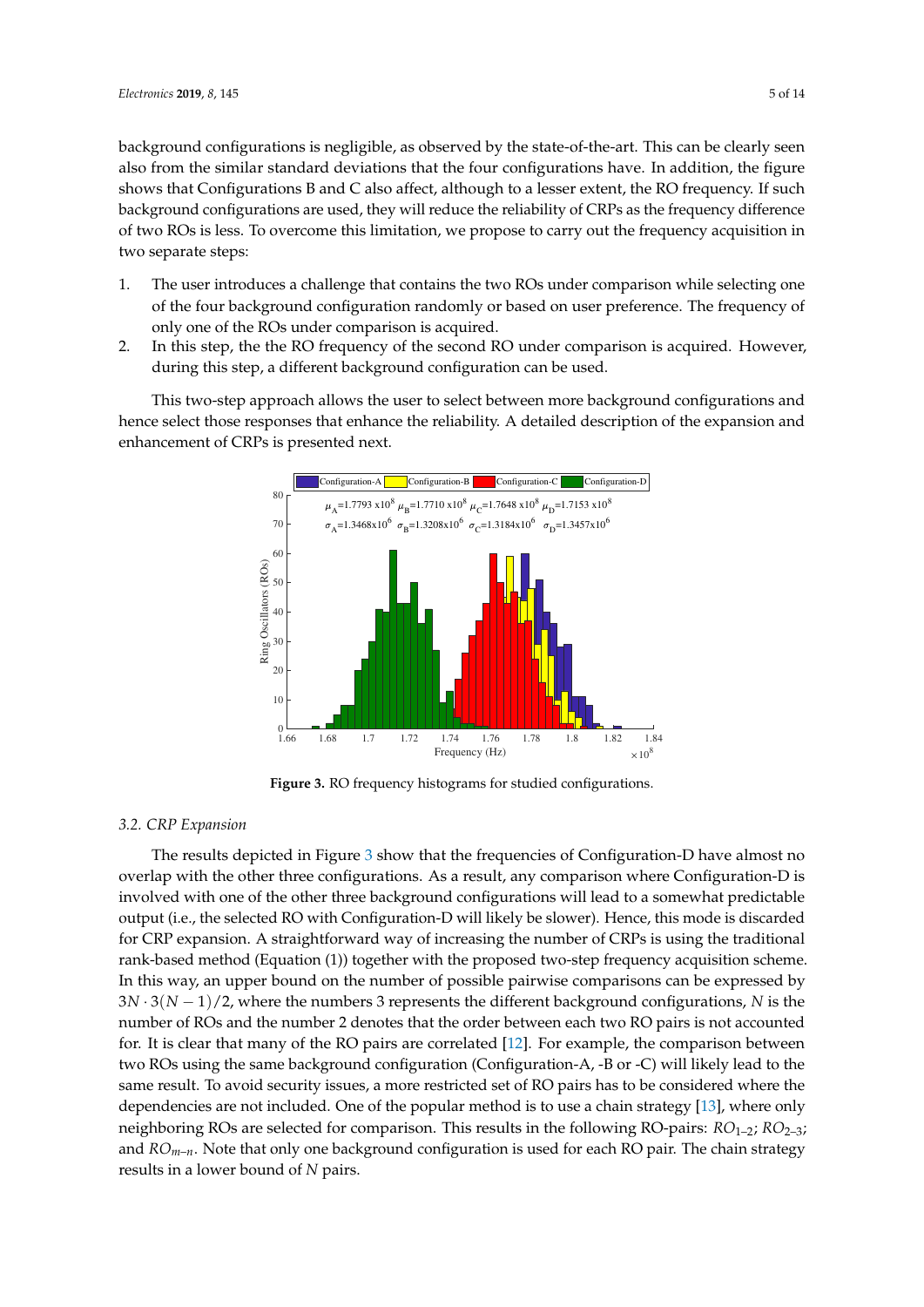The quantization phase of the traditional rank-based method in Figure [4a](#page-5-0) only takes into account the sign bit of the comparison, omitting some interesting information as the frequency differences between ROs. Although this loss of information results in more reliable responses, a large penalty is paid in terms of unused bits. To overcome this drawback and expand the number of bits generated by each challenge, we propose to define four contiguous intervals in the frequency range with equal probabilities (i.e., quartiles). As shown in Figure [4b](#page-5-0), each comparison generates a 2-bit response thereby doubling the number of bits responses compared to the traditional method. Other divisions can be explored to increase the number of bits per challenge when the penalty in reliability is acceptable. To increase the reliability, we present an CRP reliability enhancement scheme in the next section.

<span id="page-5-0"></span>

**Figure 4.** Frequency difference histograms.

# *3.3. CRP Reliability Enhancement*

To enhance the PUF response, several actions can be carried out.

Firstly, the selection strategy of RO pairs has to be chosen carefully in order to avoid security issues related to the spatial distribution of ROs [\[14\]](#page-12-11). The chain strategy where only neighboring ROs are selected for comparison can be adopted, as it reduces the effects of operational conditions such as voltage and temperature.

Second, we propose to compare ROs using all the aforementioned configurations and select the pairs with the most reliable responses during the enrolment process. This is in line with previous selection methods where pairs have been selected with the highest frequency difference [\[5\]](#page-12-2). To determine the best configurations, we first randomly select the background configuration (i.e., Configuration-A, -B or -C) of each RO pair of the chain to measure the frequency response of one of the ROs. Subsequently, we measure the frequency response of the other RO using all four different background configurations; note that Configuration-D is only used for enhancement purposes. Therefore, for each of the *N* RO pairs, we obtain four *m*-bit results, where *m* specifies the number of bits taken from the difference between the two RO frequencies under comparison. In this work, we consider *m* = 2 only, as shown in Figure [4b](#page-5-0).

If the four responses are exactly the same or when three of the four responses are the same and the remaining response is in an adjacent quartile (see also Figure [4b](#page-5-0)), the output will be labeled as a *strong response pair*. If three of the four responses have the same value and the remaining is not in an adjacent quartile, the output will be labeled as a *weak response pair*. Only RO pairs that generate *strong* and *weak responses pairs* are allowed in the signature generation process; the remaining combinations are discarded. As an extra enhancement method, we have used an adjacent code to codify the output of quartiles. With this measure, only one bit of two will change in the case of a shift in frequency.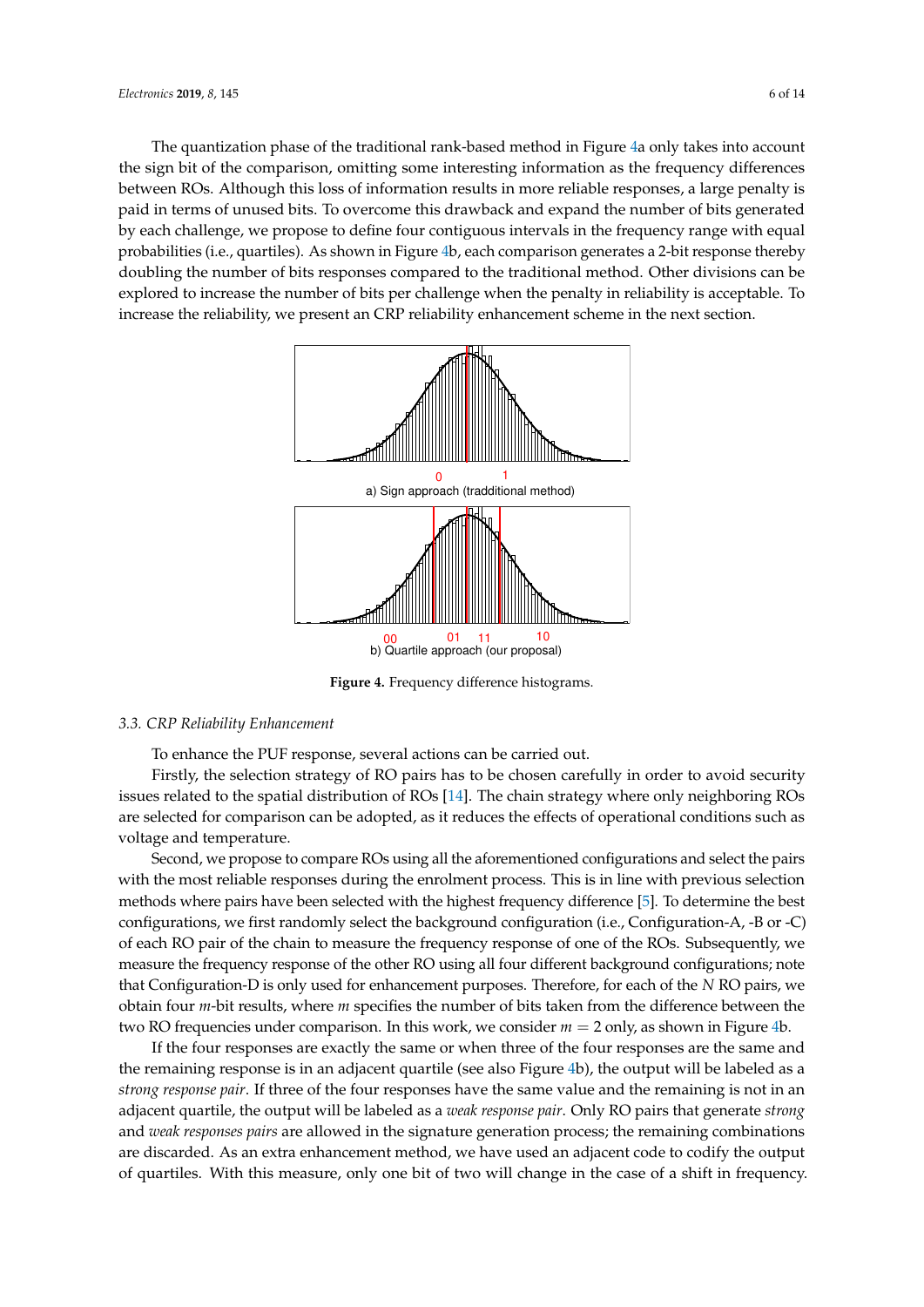Additional enhancement can be achieved by fixing a minimum number of strong bits in the complete PUF response.

# <span id="page-6-0"></span>**4. Experimental Results**

#### *4.1. Set-Up*

To evaluate the proposed CRP expansion and enhancement schemes, we implemented them on 25 Xilinx Spartan 3E FPGA Starter boards (XC3S500E), where FPGAs came from different manufacturing lots. Some of these 25 FPGAs have been used for teaching purposes, so their electrical characteristics could be biased. In each FPGA, 512 identically laid out ROs were implemented in the middle of the FPGA. As in [\[17\]](#page-12-14), each RO was confined to a single Configurable Logic Block (CLB) to guarantee local routing among the inverting stages. The rest of the PUF blocks (multiplexer, counters, enable/disable logic, etc.) were implemented in other FPGAs zones to mitigate their impact on an RO's frequency. The area of the design consisted of 2914 four-input LUTs (31% of total area) and 627 registers (6% of total area). We added an UART interface to communicate with the host computer to control the background configurations and read the frequency responses out. The proposed methodology was validated using the main quality metrics uniformity, bit-aliasing, reliability and uniqueness under typical operating conditions and under different supply voltages. In addition, the min-entropy of the PUF responses was calculated using NIST statistical tests [\[18\]](#page-12-15).

#### *4.2. Performance Evaluation of the PUF Responses*

Figure [5](#page-6-1) depicts for each FPGA the average frequencies of the 512 ROs for the different background configurations; each RO was measured 100 times for all background configurations. The figure clearly shows that the frequency trend observed in Figure [3](#page-4-0) is applicable in all FPGAs. The average frequencies for the different background configurations ranged from 157.94 MHz (lowest average frequency for Configuration-D) to 199.64 MHz (highest average frequency for Configuration-A). With respect to Configuration-A, the mean shift measured from all FPGAs equaled 620 KHz (0.34%) for Configuration-B, 1.28 MHz (0.71%) for Configuration-C and 6.27 MHz (3.5%) for Configuration-D.

<span id="page-6-1"></span>

**Figure 5.** Average frequencies of 25 FPGAs for the proposed configurations.

From the 512 chained RO pairs, 370 pairs satisfied the *strong* and *weak response pair* requirement. For convenience, we randomly selected from the 370 pairs only 100 pairs to analyze and evaluate their quality. As already mentioned, the following metrics were used for this: uniformity, bit-aliasing,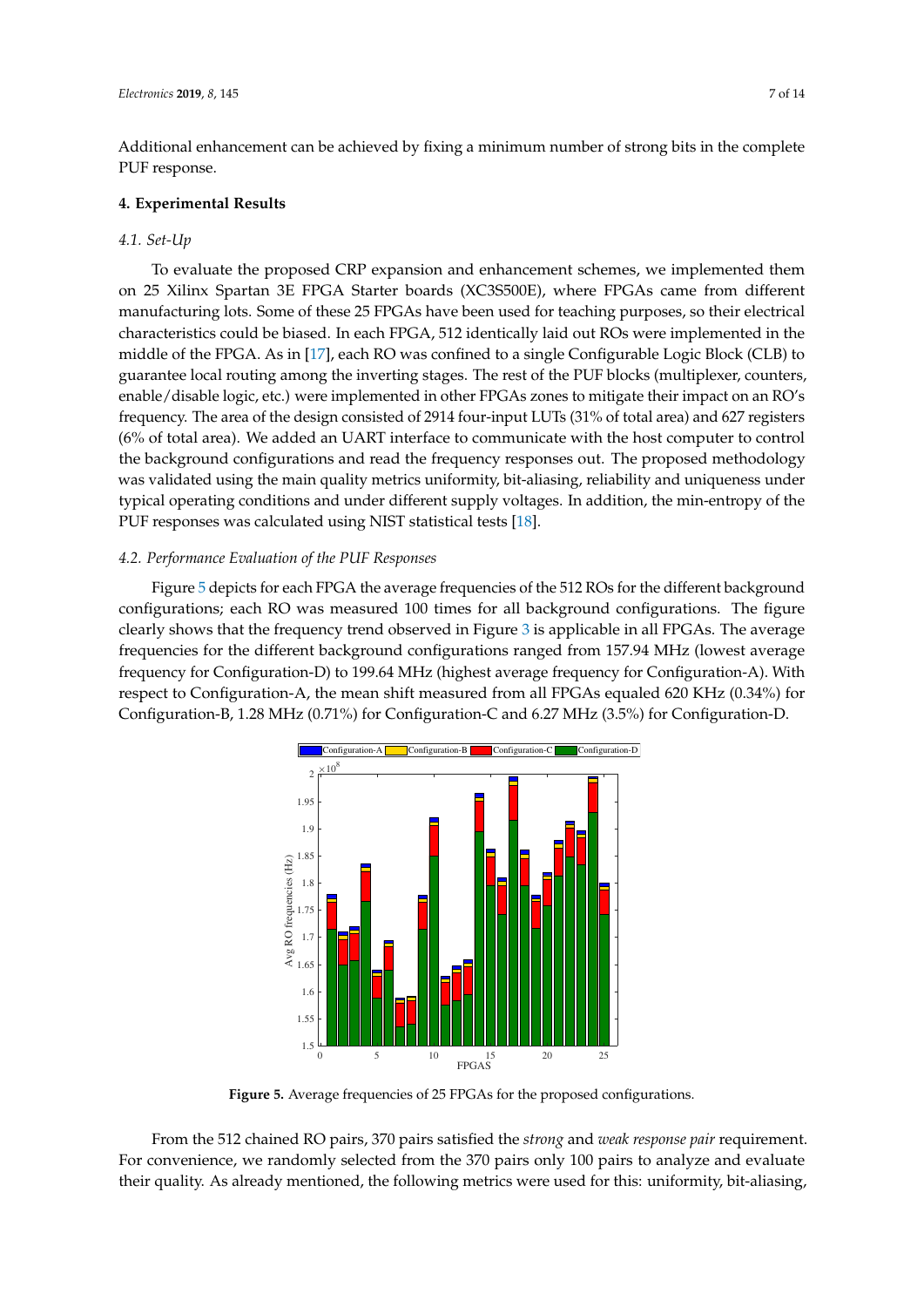reliability and uniqueness. These metrics are widely used by the scientific community and are included in the first proposal of a standard test for the assessment of the quality of PUFs [\[19\]](#page-12-16).

#### 4.2.1. Uniformity

A binary PUF is uniform when the *n* bit response contains an equal number of 0 s and 1 s. The uniformity can be calculated as follows [\[20\]](#page-12-17):

$$
Uniformity = \frac{1}{n} \sum_{l=1}^{n} r_{i,l} \times 100\%
$$
\n
$$
(2)
$$

<span id="page-7-0"></span>where  $r_{i,l}$  represents the *l*th-bit of an *n-bit* response of FPGA *i*. Note that our method has an *n* that is twice as large as compared to the conventional approach, as we doubled the number of bits taken from each comparison. The results of the uniformity metric for the 25 FPGAs are shown in Figure [6.](#page-7-0) The obtained results are close to the ideal value, i.e., a uniformity of 50%. In fact, the average value of all the 25 FPGAs is 50.01%.



**Figure 6.** Uniformity of PUF responses.

# 4.2.2. Bit-Aliasing

The design and operation conditions can affect the frequency of the RO responses. Consequently, some RO responses might give a fixed value (e.g., "00" or "01") in all devices. To measure this undesirable behavior, the bit-aliasing metric was used. Mathematically, it is described as follows [\[20\]](#page-12-17):

$$
Bit\text{-}aliasing = \frac{1}{k} \sum_{i=1}^{k} r_{i,l} \times 100\% \tag{3}
$$

where *k* is the number of devices and *ri*,*<sup>l</sup>* is the *l*th-bit of an *n-bit* response of the device *i*. The ideal bit aliasing value of a response equals 50%; this indicates that there is an equal distribution of "0 s" and "1 s" between the different devices. Figure [7](#page-8-0) shows a histogram of the bit-aliasing distribution. Although the response is centered around the ideal value, it can be observed that some bits have a fixed value in all FPGAs (i.e., a 0% or 100% bit-aliasing value). The RO pairs that generate these fixed values in all the FPGAs can be discarded at enrolment phase.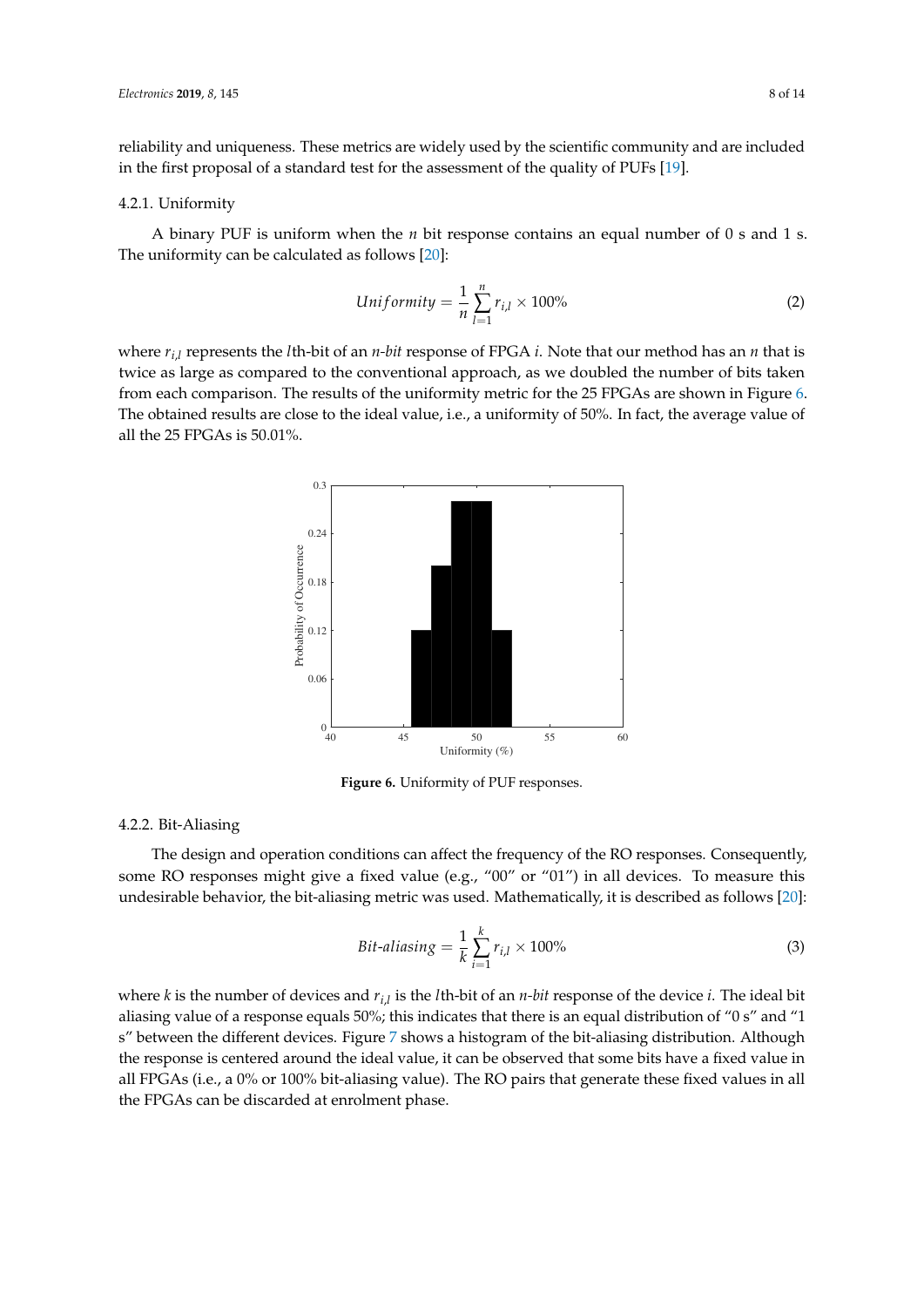<span id="page-8-0"></span>

**Figure 7.** Bit-aliasing histogram of PUF responses.

#### 4.2.3. Reliability

The stability and reliability of the response over time is a crucial aspect of a PUF. Generating the same response under different operational and environmental conditions and after a long deployment time in the field (aging) is essential for a PUF. The reliability is typically quantified as described below [\[20\]](#page-12-17):

$$
Reliability = 100\% - \frac{1}{x} \sum_{y=1}^{x} \frac{HD(r_i, r_{i,y'})}{n} \times 100\% \tag{4}
$$

where *x* is the number of samples of a *n*-bit response and  $HD(r_i, r_{i,y}')$  is the Hamming distance between the *y*th sample and the reference response. In our experiment, we took *x* = 300 samples for each RO response over a period of three weeks in normal conditions (i.e., core voltage of 1.2 V and room temperature of 25 °C). Therefore, we collected a total amount of 300 (samples)  $\times$  25 (FPGAs)  $\times$  100 (ROs)  $\times$  2 (number of used bits per comparsion) = 1.5 million bits. Figure [8](#page-8-1) shows the histogram of these bits, i.e., the results of the reliability. The reliability of the responses is generally high with a mean value of 98.95%. It is noteworthy that only one FPGA of the set has slightly worse results. This may be due to noise (such as the noise generated by power supply problems), making the responses unstable for this particular FPGA (D427923).

<span id="page-8-1"></span>

**Figure 8.** Probability of the occurrence of reliability.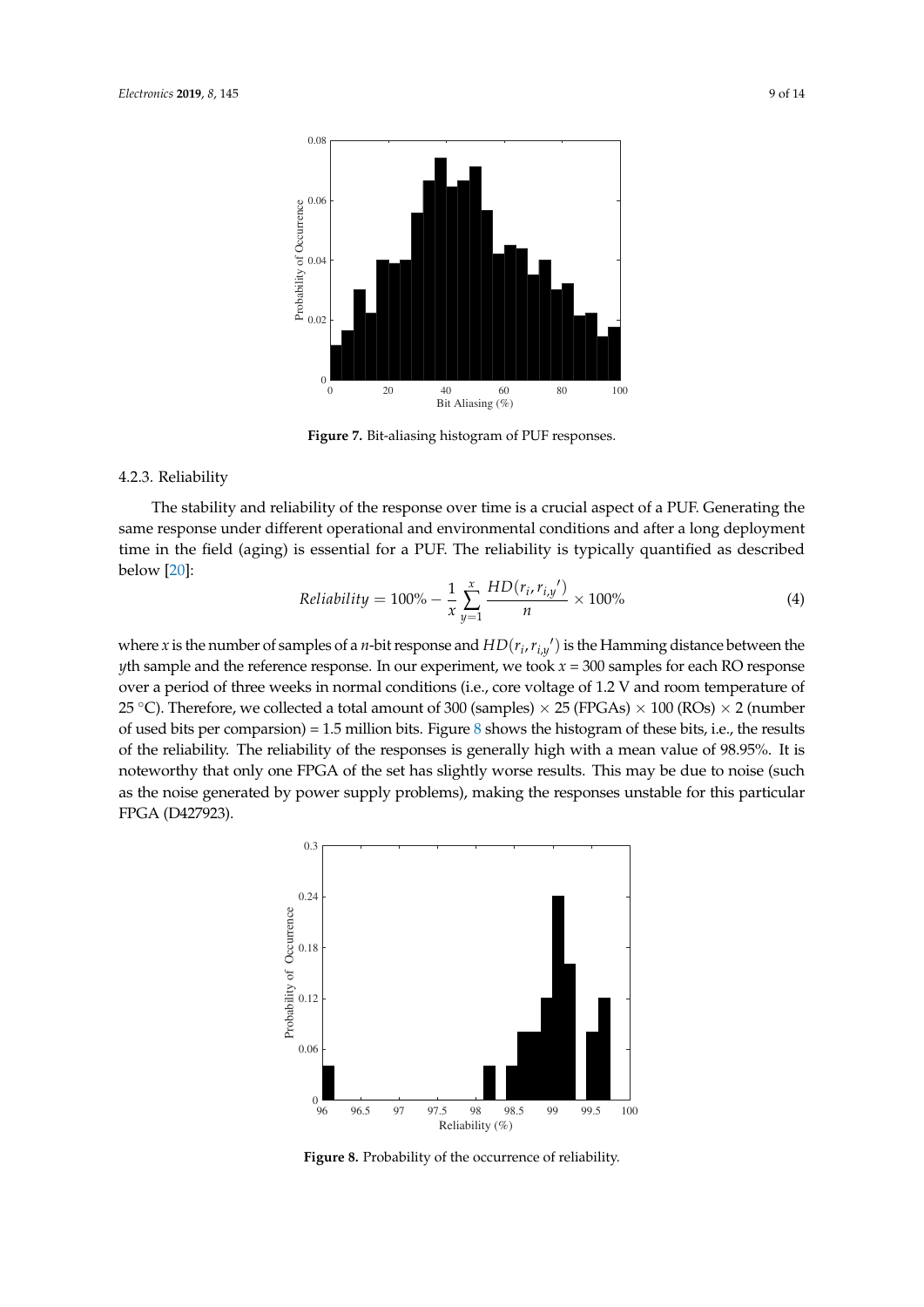#### 4.2.4. Uniqueness

Uniqueness is a metric that represents the ability of a PUF to discriminate between two devices. Basically, it measures how different the responses of the devices are when the same challenge is applied. The uniqueness can be mathematically described as below [\[20\]](#page-12-17):

$$
Uniqueness = \frac{2}{k(k-1)} \sum_{i=1}^{k-1} \sum_{j=i+1}^{k} \frac{HD(r_i, r_j)}{n} \times 100\% \tag{5}
$$

<span id="page-9-0"></span>where *k* is the number of devices and *HD*(*r<sup>i</sup>* ,*rj*) is the Hamming distance between the *n-bits* responses of chip *i* and *j*. The ideal value of uniqueness is 50%. The distribution of the uniqueness metric for the 25 FPGAs is shown in Figure [9.](#page-9-0) On average, the uniqueness obtained for the enhanced proposal is 48.86% with a standard deviation of 3.43. The minimum and maximum values of the uniqueness are 43.76% and 53.96%, respectively.



Figure 9. Probability of the occurrence of uniqueness.

#### 4.2.5. Entropy

Entropy estimation is important when PUF responses are used for key generation. Among the different estimation proposals, the NIST recommendations stand out, including several statistical tests aimed at estimating the min-entropy of a random number generator [\[18\]](#page-12-15). This suite includes 10 different tests that have been particularly designed to avoid overestimation entropy in non-independent and identically distributed sources (non-IID).

The ideal value of min-entropy in perfectly independent and identically distributed entropy sources is 1. The estimated min-entropy for the PUF responses dataset is 0.794207—this corresponds to the minimum value obtained for the 10 tests, as shown in Table [1.](#page-9-1) This value has been obtained for the collision test. This test [\[21\]](#page-12-18) gives a measure of the mean number of samples to the first collision in a dataset, where a collision is any repeated value. For our particular dataset, the bit-aliasing has a negative contribution to the entropy estimation. As mentioned above, the fixed values in all the FPGAs can be discarded at the enrolment phase to improve the min-entropy for this specific test.

| <b>Table 1. NIST</b> min-entropy results. |  |
|-------------------------------------------|--|
|-------------------------------------------|--|

<span id="page-9-1"></span>

| Most Common Value Collision |          | . Markov | Compression t-Tuple |          | LRS      | MultiMCW | Lag      | MultiMMC | <b>LZ78Y</b> | Min-Entropy |
|-----------------------------|----------|----------|---------------------|----------|----------|----------|----------|----------|--------------|-------------|
| 0.976847                    | 0.794207 | 0.977158 | 0.907573            | 0.925103 | 0.940845 | 0.956122 | 0.945201 | 0.985189 | 0.971355     | 0.794207    |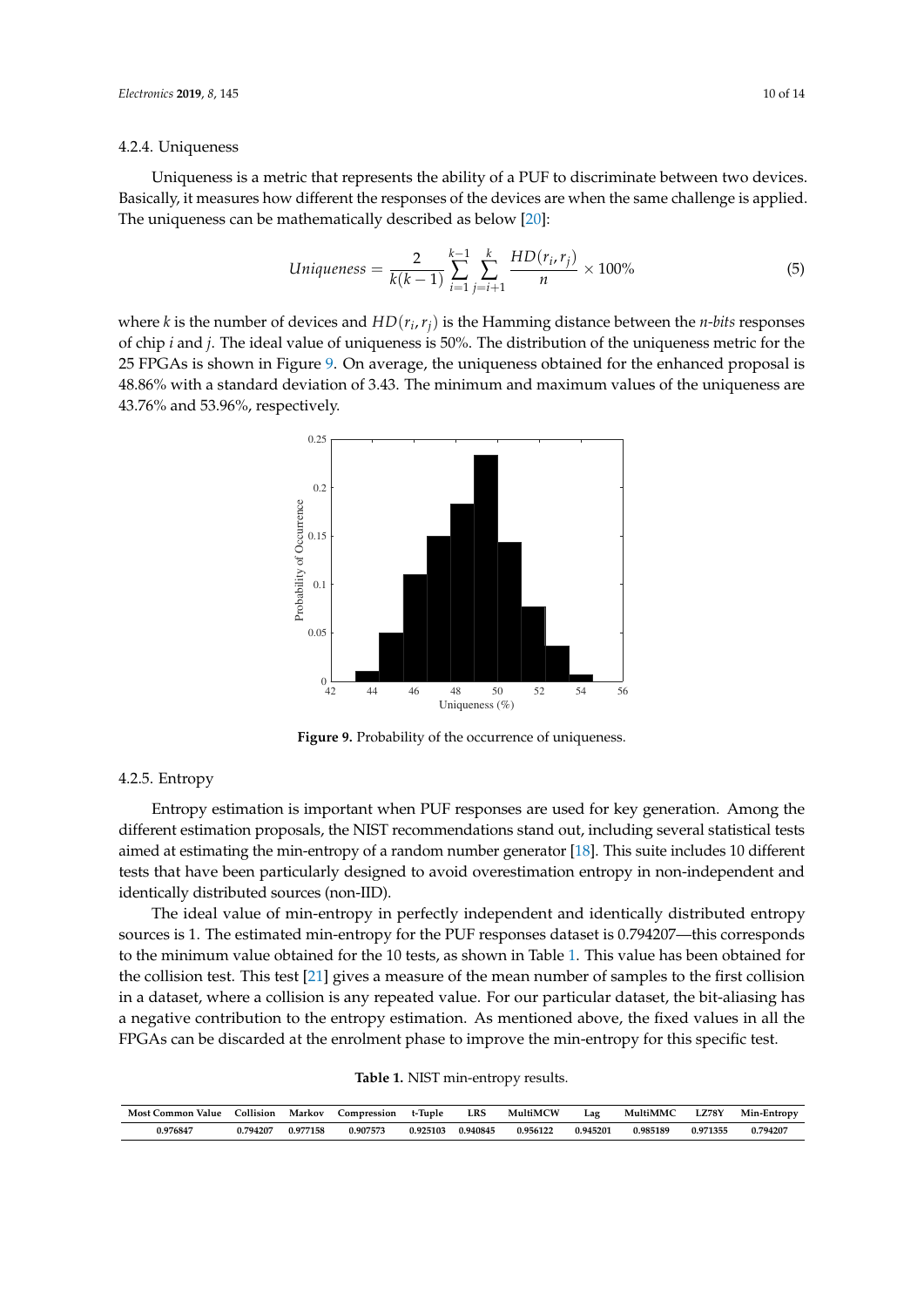#### *4.3. Impact of Environmental Variations*

As aforementioned, the stability of the PUF response under different operations conditions is of paramount importance. The reliability of the responses was analyzed using 5 of the 25 boards. To model the impact of environment, we considered variations in the supply core voltage ranging from 1.0 V to 1.6 V in steps of 0.1 V. The reference response was obtained at the nominal FPGA supply voltage provided by the manufacturer (i.e., 1.2 V). Figure [10](#page-10-1) shows the impact of voltage variation on the reliability. The voltage variations cause a lower reliability with a minimal value of 93.3% (1.1 V). Note however that these results are in general still good. The worst results were obtained for FPGA D427923, which was purposefully selected as it had the lowest reliability and therefore would give a lower bound on this metric. As expected, the reliability is high near the nominal core voltage (1.2 V) and gets worse as soon as the supply voltage deviates from this point.

<span id="page-10-1"></span>

**Figure 10.** Probability of the occurrence of reliability vs. core voltages.

The quality metrics presented above are in line with the results presented in other enhanced RO-PUFs works [\[5](#page-12-2)[,9\]](#page-12-6). Therefore, our methodology is able to double the number of CRPs with a negligible area overhead compared to the traditional RO-PUFs.

#### <span id="page-10-0"></span>**5. Discussion**

In this section, we discuss the main advantages and disadvantages of our proposal in comparison with the state-of-the-art solutions.

The traditional RO-PUFs [\[12\]](#page-12-9) are only used in CRPs using Configuration-A. Our approach improves this by selecting different background configurations.

In contrast to the state-of-the-art solutions [\[5,](#page-12-2)[8\]](#page-12-5), our proposal keeps the original RO implementation intact while it modifies slightly the RO enable/disable control circuit to enable different backgrounds configurations. As a result, it has a minor impact on the area. In addition, our methodology can be easily integrated with different types of post-processing techniques ([\[5,](#page-12-2)[22](#page-12-19)[,23\]](#page-12-20)), since the original RO-PUF structure is maintained. These post-processing blocks are necessary to avoid well-known attacks such as the modeling attack presented in [\[24\]](#page-13-0). Another advantage of our proposal is the flexibility it offers. Users can select between: (1) an implementation that extends (i.e., doubles) the number of CRPs with a slight increase in area cost; and (2) an implementation that saves hardware resources by implementing fewer ROs while maintaining the same set of CRPs. This flexibility can be useful when selecting a fuzzy extractor as post-processing block. For example, given the entropy results and reliability obtained, we could use a fuzzy extractor that focuses on the sketch phase rather than the privacy amplification phase. Another possibility is the usage of a powerful fuzzy extractor [\[22\]](#page-12-19) along with our methodology using more divisions to quantize the different RO frequency differences.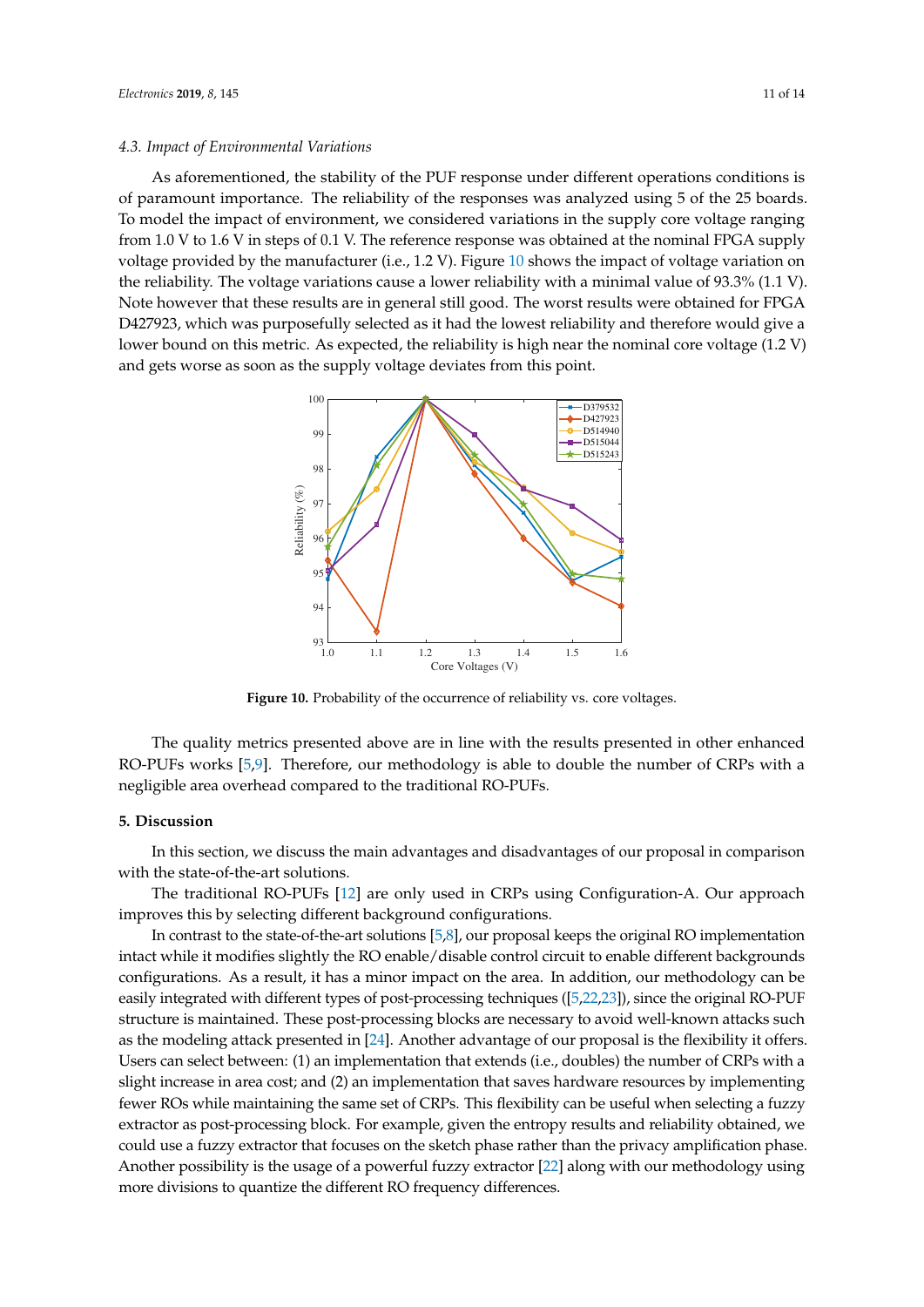Besides the above advantages, the increasing switching activity introduced by the different background configurations causes a higher noise level, which in turn leads to more randomness in the response with respect to the traditional RO-PUF. This is confirmed by the results of the uniqueness, bit-aliasing, uniformity and entropy metrics.

Finally, it is worth noting that our proposed scheme can be efficiently used in authentication protocols. The inclusion of the different configurations leads to a more robust authentication protocol when the ROS are controlled by a system of synchronized PRNGs [\[25\]](#page-13-1). The user selects the ROs under comparison while the PRNG determines the configurations. The users know the PRNG states in advance if they are trusted. Therefore, when the PRNG is desynchronized, the user can identify that an untrusted user (attacker) is trying to gain access to the device. There are several limitations of our approached that need to be addressed. First, the power consumption will be higher than traditional RO-PUFs due to the higher switching activity. In addition, the power consumption may reveal the used background configurations. To overcome this drawback, we propose shuffling the order of ROs under comparison to obfuscate which ROs are measured each time. Moreover, the higher switching activity might also be negatively impacted by intra-die variations, which in turn affect the reliability of the response. However, based on the results presented in the previous section, this effect is negligible. Second, the acquisition of the RO frequencies in two different steps might introduce measurement errors as clock variations impact the measured frequencies. Nevertheless, the quantization method adopted by our proposal together with the enhancement method have proven to be an effective countermeasure against these phenomena. Finally, our methodology takes four times longer to enrol the ROs than the traditional RO-PUFs.

#### <span id="page-11-2"></span>**6. Conclusions**

One of the main restrictions of PUF functions is the limited number of CRPs that can be generated. This is a key-point problem as they are used to distinguish/identify several chips and generate a strong cryptographic key. In this article, we improve the number of CRPs by considering different background configurations for one of the ROs under comparison. Our proposal was tested with an FPGA design. Our results show that we are able to expand the CPRs, while preserving the desired performance metrics (uniformity, bit-aliasing, reliability and uniqueness), which are required for a good PUF. In particular, the proposed method takes advantage of the background activity generated by the ROs already on-board of the original RO-PUF design. The overhead in terms of area is negligible, while a penalty is paid in terms of power consumption. Our scheme can be used to advance any application that depends on CRPs, such as IC identification or IP protection.

**Author Contributions:** All authors contributed equally to the work presented in this paper.

**Funding:** This work was partially supported by Ministerio de Ciencia, Innovacion y Universidades under a Jose Castillejo grant(2018); the MINECO grants ESP-2015-68245-C4-1-P and TIN2016-79095-C2-2-R; and the CAM grant S2013/ICE-3095.

**Conflicts of Interest:** The authors declare no conflict of interest. The founding sponsors had no role in the design of the study; in the collection, analyses, or interpretation of data; in the writing of the manuscript, and in the decision to publish the results.

#### **References**

- <span id="page-11-0"></span>1. Gassend, B.; Clarke, D.; van Dijk, M.; Devadas, S. Silicon Physical Random Functions. In Proceedings of the 9th ACM Conference on Computer and Communications Security (CCS'02), Washington, DC, USA, 18–22 November 2002; ACM: New York, NY, USA, 2002; pp. 148–160. [\[CrossRef\]](http://dx.doi.org/10.1145/586110.586132)
- <span id="page-11-1"></span>2. Rampon, J.; Perillat, R.; Torres, L.; Benoit, P.; Natale, G.D.; Barbareschi, M. Digital Right Management for IP Protection. In Proceedings of the 2015 IEEE Computer Society Annual Symposium on VLSI, Montpellier, France, 8–10 July 2015; pp. 200–203. [\[CrossRef\]](http://dx.doi.org/10.1109/ISVLSI.2015.127)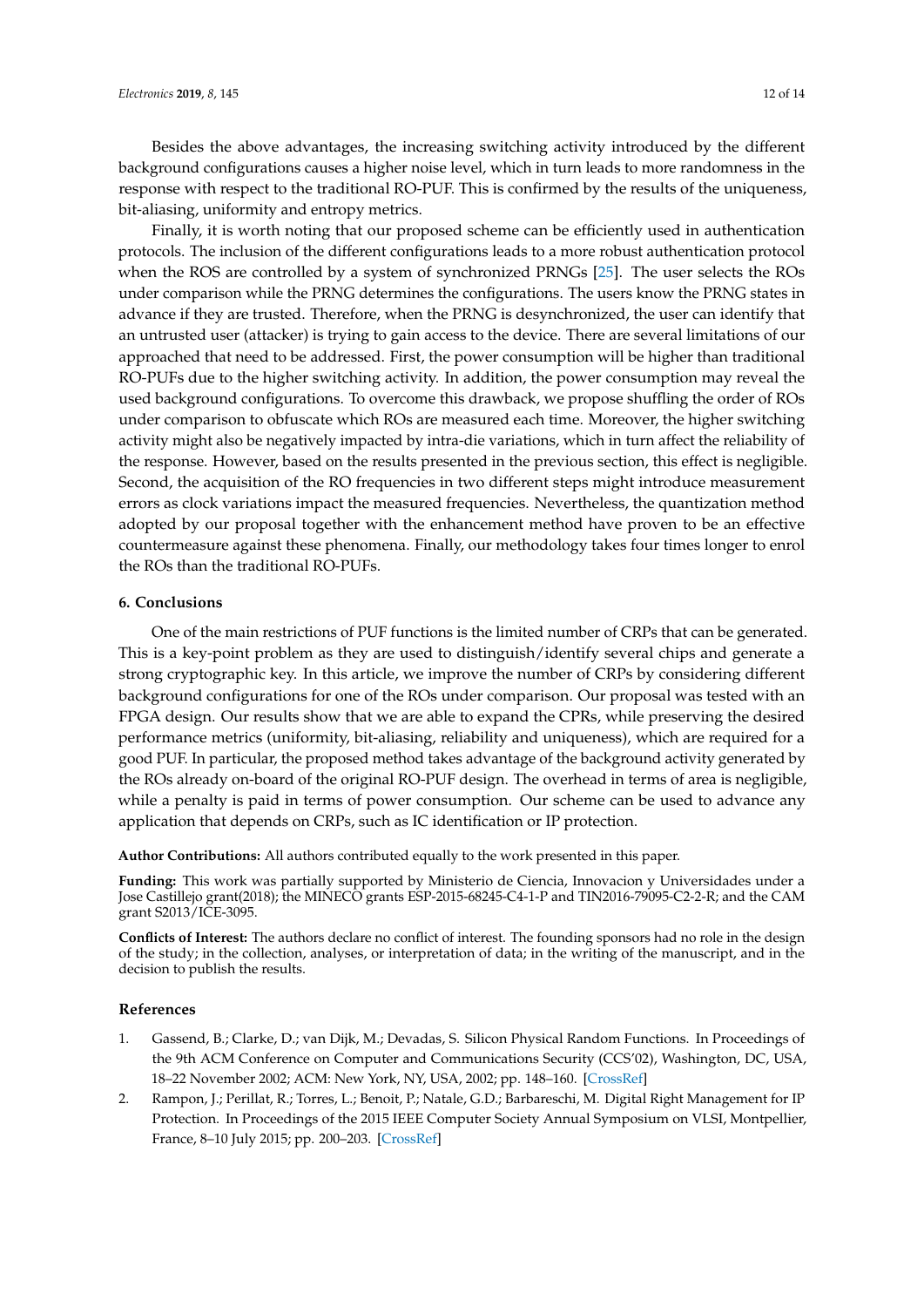- <span id="page-12-0"></span>3. Zhang, J.; Qu, G. A survey on security and trust of FPGA-based systems. In Proceedings of the 2014 International Conference on Field-Programmable Technology (FPT), Shanghai, China, 10–12 December 2014; pp. 147–152. [\[CrossRef\]](http://dx.doi.org/10.1109/FPT.2014.7082768)
- <span id="page-12-1"></span>4. Karri, R.; Sinanoglu, O.; Rajendran, J. Physical Unclonable Functions and Intellectual Property Protection Techniques. In *Fundamentals of IP and SoC Security: Design, Verification, and Debug*; Bhunia, S., Ray, S., Sur-Kolay, S., Eds.; Springer International Publishing: Cham, Swtzerland, 2017; pp. 199–222.
- <span id="page-12-2"></span>5. Maiti, A.; Schaumont, P. Improved Ring Oscillator PUF: An FPGA-friendly Secure Primitive. *J. Cryptol.* **2011**, *24*, 375–397. [\[CrossRef\]](http://dx.doi.org/10.1007/s00145-010-9088-4)
- <span id="page-12-3"></span>6. Maiti, A.; Kim, I.; Schaumont, P. A Robust Physical Unclonable Function With Enhanced Challenge-Response Set. *IEEE Trans. Inf. Forensics Secur.* **2012**, *7*, 333–345. [\[CrossRef\]](http://dx.doi.org/10.1109/TIFS.2011.2165540)
- <span id="page-12-4"></span>7. Kömürcü, G.; Pusane, A.E.; Dündar, G. Enhanced challenge-response set and secure usage scenarios for ordering-based ring oscillator-physical unclonable functions. *IET Circuits Devices Syst.* **2015**, *9*, 87–95. [\[CrossRef\]](http://dx.doi.org/10.1049/iet-cds.2014.0089)
- <span id="page-12-5"></span>8. Bossuet, L.; Ngo, X.T.; Cherif, Z.; Fischer, V. A PUF Based on a Transient Effect Ring Oscillator and Insensitive to Locking Phenomenon. *IEEE Trans. Emerg. Top. Comput.* **2014**, *2*, 30–36. [\[CrossRef\]](http://dx.doi.org/10.1109/TETC.2013.2287182)
- <span id="page-12-6"></span>9. Yu, L.; Wang, X.; Rahman, F.; Tehranipoor, M. iPUF: Interconnect PUF with Self-Masking Circuit for Performance Enhancement. In Proceedings of the 2017 18th International Workshop on Microprocessor and SOC Test and Verification (MTV), Austin, TX, USA, 11–12 December 2017; pp. 45–50. [\[CrossRef\]](http://dx.doi.org/10.1109/MTV.2017.14)
- <span id="page-12-7"></span>10. Gao, M.; Lai, K.; Qu, G. A highly flexible ring oscillator PUF. In Proceedings of the 2014 51st ACM/EDAC/IEEE Design Automation Conference (DAC), San Francisco, CA, USA, 1–5 June 2014; pp. 1–6. [\[CrossRef\]](http://dx.doi.org/10.1145/2593069.2593072)
- <span id="page-12-8"></span>11. Delavar, M.; Mirzakuchaki, S.; Mohajeri, J. A Ring Oscillator-Based PUF With Enhanced Challenge-Response Pairs. *Can. J. Electr. Comput. Eng.* **2016**, *39*, 174–180. [\[CrossRef\]](http://dx.doi.org/10.1109/CJECE.2016.2521877)
- <span id="page-12-9"></span>12. Suh, G.E.; Devadas, S. Physical Unclonable Functions for Device Authentication and Secret Key Generation. In Proceedings of the 2007 44th ACM/IEEE Design Automation Conference, San Diego, CA, USA, 4–8 June 2007; pp. 9–14.
- <span id="page-12-10"></span>13. Merli, D.; Stumpf, F.; Eckert, C. Improving the Quality of Ring Oscillator PUFs on FPGAs. In Proceedings of the 5th Workshop on Embedded Systems Security (WESS'10), Scottsdale, AZ, USA, 24 October 2010; ACM: New York, NY, USA, 2010; pp. 9:1–9:9. [\[CrossRef\]](http://dx.doi.org/10.1145/1873548.1873557)
- <span id="page-12-11"></span>14. Liu, W.; Yu, Y.; Wang, C.; Cui, Y.; O'Neill, M. RO PUF design in FPGAs with new comparison strategies. In Proceedings of the 2015 IEEE International Symposium on Circuits and Systems (ISCAS), Lisbon, Portugal, 24–27 May 2015; pp. 77–80. [\[CrossRef\]](http://dx.doi.org/10.1109/ISCAS.2015.7168574)
- <span id="page-12-12"></span>15. Barbareschi, M.; Natale, G.D.; Bruguier, F.; Benoit, P.; Torres, L. Ring oscillators analysis for security purposes in Spartan-6 FPGAs. *Microprocess. Microsyst.* **2016**, *47*, 3–10. [\[CrossRef\]](http://dx.doi.org/10.1016/j.micpro.2016.06.005)
- <span id="page-12-13"></span>16. Xilinx. *ChipScope Pro Software and Cores, User Guide*; Xilinx Inc.: San Jose, CA, USA, 2012.
- <span id="page-12-14"></span>17. Maiti, A.; Casarona, J.; McHale, L.; Schaumont, P. A large scale characterization of RO-PUF. In Proceedings of the 2010 IEEE International Symposium on Hardware-Oriented Security and Trust (HOST), Anaheim, CA, USA, 13–14 June 2010; pp. 94–99. [\[CrossRef\]](http://dx.doi.org/10.1109/HST.2010.5513108)
- <span id="page-12-15"></span>18. Turan, M.S.; Barker, E.; Kelsey, J.; McKay, K.A.; Baish, M.L.; Boyle, M. *NIST Special Publication 800-90B: Recommendation for the Entropy Sources Used for Random Bit Generation*; National Institute of Standards and Technology: Gaithersburg, MD, USA, 2018.
- <span id="page-12-16"></span>19. Wilde, F.; Gammel, B.M.; Pehl, M. Spatial Correlation Analysis on Physical Unclonable Functions. *IEEE Trans. Inf. Forensics Secur.* **2018**, *13*, 1468–1480. [\[CrossRef\]](http://dx.doi.org/10.1109/TIFS.2018.2791341)
- <span id="page-12-17"></span>20. Maiti, A.; Gunreddy, V.; Schaumont, P. A Systematic Method to Evaluate and Compare the Performance of Physical Unclonable Functions. Available online: <https://eprint.iacr.org/2011/657> (accessed on 29 January 2019).
- <span id="page-12-18"></span>21. Hagerty, P.; Draper, T.H.J. Entropy Bounds and Statistical Tests. In Proceedings of the NIST Random Bit Generation Workshop, Gaithersburg, MD, USA, 5–6 December 2012; pp. 1319–1327.
- <span id="page-12-19"></span>22. Herder, C.; Ren, L.; van Dijk, M.; Yu, M.; Devadas, S. Trapdoor computational fuzzy extractors and stateless cryptographically-secure physical unclonable functions. *IEEE Trans. Dependable Secur. Comput.* **2017**, *14*, 65–82. [\[CrossRef\]](http://dx.doi.org/10.1109/TDSC.2016.2536609)
- <span id="page-12-20"></span>23. Jin, C.; Herder, C.; Ren, L.; Nguyen, P.H.; Fuller, B.; Devadas, S.; van Dijk, M. FPGA Implementation of a Cryptographically-Secure PUF Based on Learning Parity with Noise. *Cryptography* **2017**, *1*, 23. [\[CrossRef\]](http://dx.doi.org/10.3390/cryptography1030023)